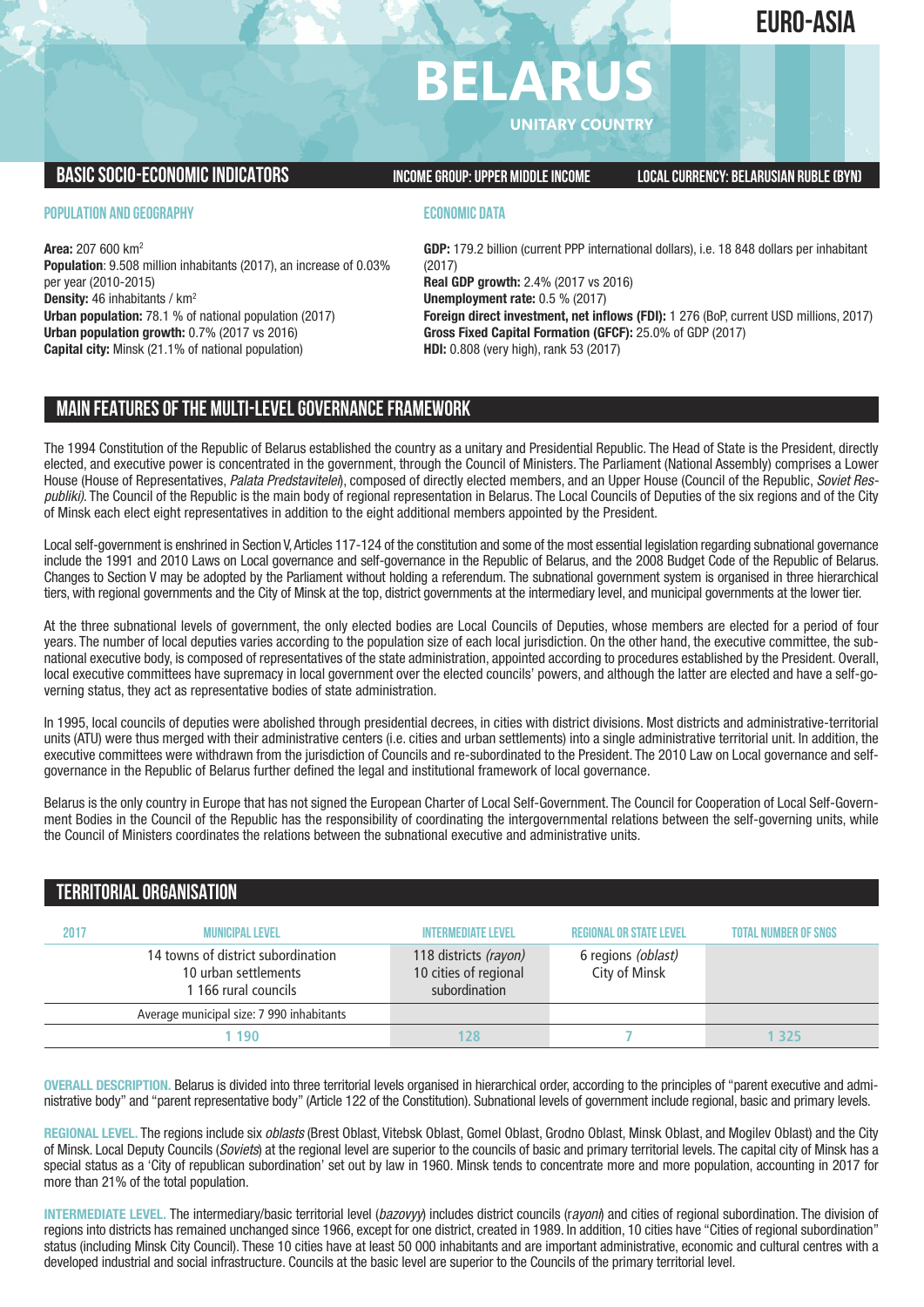**MUNICIPALITIES AND INTER-MUNICIPAL COOPERATION.** The municipal/primary territorial level (*pervichnyy*) includes cities of district subordination, urban settlements and village/rural councils. Cities of district subordination define settlements with a population above 6 000, and a certain number of urban facilities. Settlements comprise localities with at least 2 000 inhabitants, which can be resort settlements or industrial settlements depending on the commodities they offer. There are also 1 164 rural councils (*selsoviet*). Cities in Belarus are also divided into 24 non self-governing municipal districts, with their own local administration as defined by the city executive committee. Rural councils are further divided into rural settlements or villages (23 174 as of January 2017), which may range from agro-towns, townships, villages to *khutors*. The number of rural councils has been decreasing since 2008, with the merger of more than 450 councils.

There is no clear legislation on inter-municipal cooperation in the Republic of Belarus, although some programmes were developed and implemented across territorial units based on the regulations of planning and development (e.g. State programme on revival and development of the villages 2005-2010). Local governments are granted the right to organise themselves into associations. The Council for Cooperation of Local Self-Governments in the Council of the Republic is the primary institution with the responsibility of coordinating intergovernmental relations between self-governing units.

# **SUBNATIONALGOVERNMENT RESPONSIBILITIES**

The responsibilities of subnational governments are framed by the 1991 and 2010 Laws on Local governance and self-governance in the Republic of Belarus and the 1994 Constitution. The latter defines local responsibilities as resolving issues of local significance, and implementing decisions of higher state bodies. Most local public services are carried out by the executive committees appointed by the central government (they make up the vast majority of local civil servants), while the elected councils deal with administrative and legislative matters. Key subnational responsibilities encompass ensuring sustainable regional development, and particularly territorial planning, enhancing local living conditions, supervising and ensuring local institutions and facilities function properly, distributing social benefits for the most vulnerable, and ensuring high-quality service provision in culture, public order, environmental protection and fire safety. Each subnational government level exercises control over the activities of the lower levels of governments accountable to them, and the delegation of public functions from the central government to local authorities is not stated in Belarusian legislation.

## **Main responsibilitysectors and sub-sectors**

|                                    | <b>REGIONAL / OBLAST LEVEL</b>                                                                                                               | <b>INTERMEDIARY LEVEL</b>                                                                                                                                            | <b>MUNICIPAL LEVEL</b>                                      |
|------------------------------------|----------------------------------------------------------------------------------------------------------------------------------------------|----------------------------------------------------------------------------------------------------------------------------------------------------------------------|-------------------------------------------------------------|
| 1. General public services         | Administrative procedures<br>of regional relevance                                                                                           | <b>Civil registries</b>                                                                                                                                              | Civil registries:<br><b>Notarial functions</b>              |
| 2. Public order and safety         | Fire protection; Public safety;<br><b>Military conscriptions</b>                                                                             | Fire protection; Public safety;<br><b>Military conscriptions</b>                                                                                                     | Military conscriptions                                      |
| 3. Economic affairs/transports     | <b>Employment promotion; Regional</b><br>infrastructure development;<br>Rural road infrastructures:<br>Agriculture; Fuel and energy policies | Employment and public work;<br>Urban public transport; Road infrastructure<br>and maintenance                                                                        | Farming:<br>Communal unitary enterprises                    |
| 4. Environmental protection        | Environmental policy; Treatment facilities                                                                                                   | Waste management; Sewerage                                                                                                                                           | Waste management                                            |
| 5. Housing and community amenities | Social housing subsidies;<br>Gasification and electrification                                                                                | Urban planning; Social housing subsidies<br>and maintenance of housing stock;<br>Street lighting; Water-supply; Street cleaning;<br>Gasification and electrification | Local development plans;<br>Water supply in agro-towns      |
| 6. Health                          | Regional health facilities (incl. hospitals);<br>Supervision of local level health<br>institutions and public health                         | Primary health care; Implementation<br>of national health programmes;<br>District hospitals, clinics and polyclinics                                                 | Sanitation                                                  |
| 7. Recreation, culture & religion  | Social-cultural activities; National Youth<br>Strategy; Sports facilities and regional<br>sporting events                                    | Libraries; Cultural and historical heritage;<br>Local cultural institutions; National Youth<br><b>Strategy: Sports and leisure</b>                                   |                                                             |
| 8. Education                       | <b>Higher Education institutions:</b><br>Licensing of secondary schools                                                                      | Pre-school, primary and secondary schools,<br>and out-of-school facilities:<br>Implementation of educational programmes                                              | Co-ordination of education programmes<br>at the local level |
| 9. Social protection               | Social care services; Regional plan<br>of social assistance; Implementation<br>of the Gender Equality Policy                                 | Orphanages; Day care; Elderly homes;<br>Assistance to needy families; Gender equality<br>and prevention of domestic violence;<br><b>Unemployment benefits</b>        |                                                             |

# **SUBNATIONAL GOVERNMENT FINANCE**

| <b>Scope of fiscal data:</b> oblast/provincial. City of Minsk, oblast cities, rayon/districts, rayon cities, | <b>SNA 2008</b> | Availability of fiscal data: | Quality/reliability of fiscal data: |
|--------------------------------------------------------------------------------------------------------------|-----------------|------------------------------|-------------------------------------|
| urban and rural settlements.                                                                                 | (since 2016)    | High                         | <b>High</b>                         |
|                                                                                                              |                 |                              |                                     |

**GENERAL INTRODUCTION.** The 2008 Budget Code of Belarus provides legal grounds for local government finance, and grants limited freedom to local authorities in terms of fiscal planning. The subnational budgets are incorporated in the state budget, and the financial management system remains highly centralised. The Code puts forward a regulatory approach in the assessment of the needs of the local governments, and the cost of public services is centrally determined by the State. As such, local budgets are assigned to local governments as cost estimates, approved by the central government through a strict regulation of utility costs by the Ministry of Finance. As of 2016, 48% of SNG budgets were allocated to the regional level, 51% to the basic level, and barely 1% to the local level.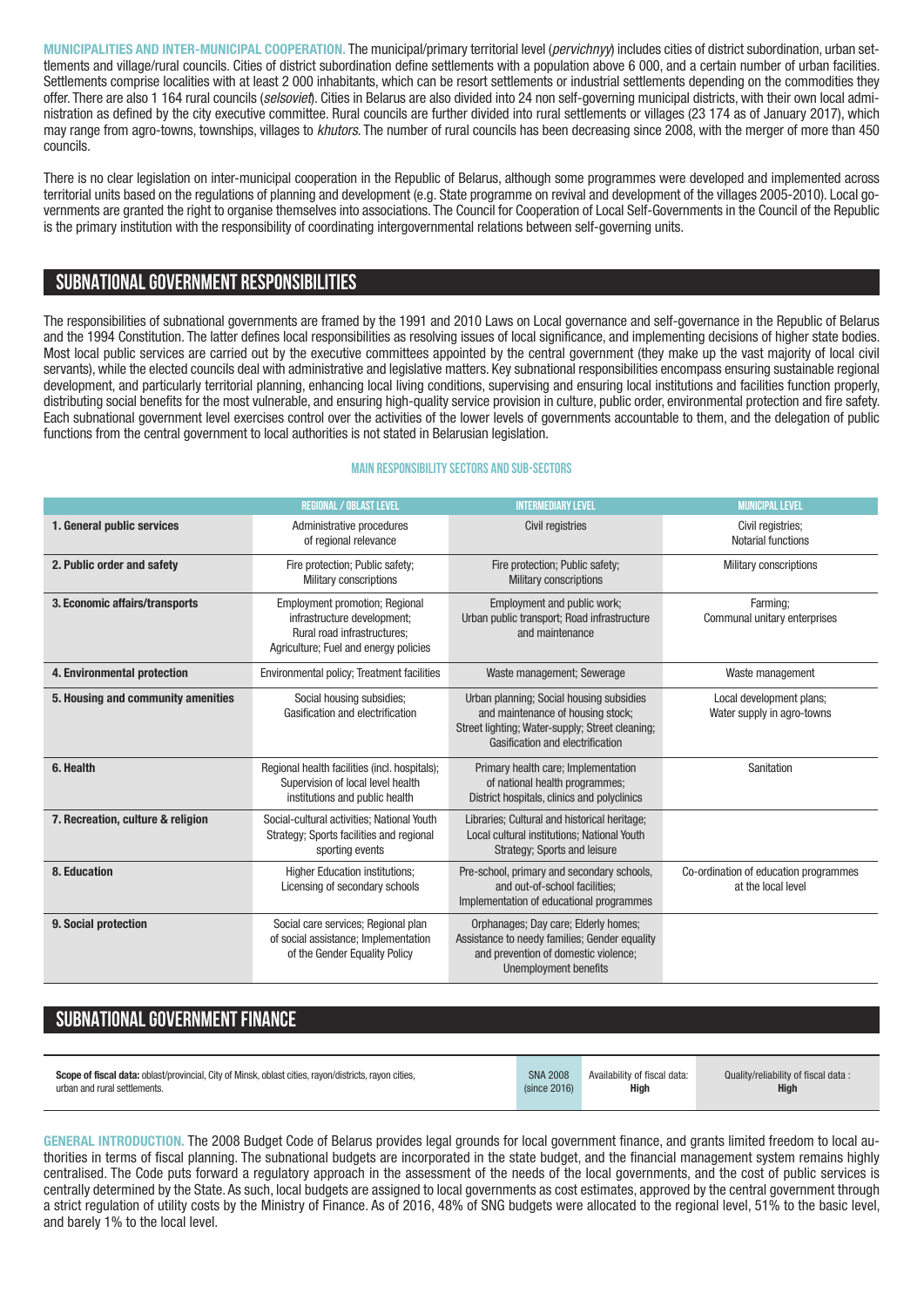#### **SUBNATIONAL GOVERNMENT EXPENDITURE BY ECONOMIC CLASSIFICATION**

| 2016                            | <b>DOLLARS PPP / INH.</b> | $%$ GDP | % SNG EXPENDITURE | % GENERAL GOVERNMENT EXPENDITURE<br><b>(SAME EXPENDITURE CATEGORY)</b> |       |
|---------------------------------|---------------------------|---------|-------------------|------------------------------------------------------------------------|-------|
| <b>Total expenditure</b>        | 2930                      | 16.2%   | 100%              |                                                                        |       |
| Inc. current expenditure        | 2604                      | 14.4%   | 88.9%             | Total expenditure                                                      | 40.0% |
| Staff expenditure               | 1 0 8 9                   | 6.0%    | 37.2%             |                                                                        |       |
| Intermediate consumption        | 741                       | 4.1%    | 25.3%             |                                                                        |       |
| Social expenditure              | 128                       | 0.7%    | 4.4%              | Staff expenditure                                                      | 63.5% |
| Subsidies and current transfers | 618                       | 3.4%    | 21.1%             |                                                                        |       |
| Financial charges               | 28                        | 0.2%    | 0.9%              | 4.9%<br>Social benefits                                                |       |
| <b>Others</b>                   | 0                         | $0.0\%$ | $0.0\%$           |                                                                        |       |
| Incl. capital expenditure       | 327                       | 1.8%    | 11.1%             |                                                                        |       |
| Capital transfers               | 46                        | 0.3%    | 1.6%              | Direct investment                                                      | 65.8% |
| Direct investment (or GFCF)     | 281                       | 1.6%    | 9.6%              | 0% 10% 20% 30% 40% 50% 60% 70%                                         |       |

**BELARUS**

**UNITARY COUNTRY**

**EXPENDITURE.** SNG expenditure in Belarus is relatively high, in line with the EU averages in 2016 (15.5% of GDP and 33.4% of public expenditure). However, relative to their budget, SNGs in Belarus act as paying agents on behalf of the central government in many delegated areas, such as health and education, and local spending is made in accordance with centrally determined budgets. In 2016, 88.9% of subnational expenditures were current expenditure while capital expenditure accounted for 11.1%.

**DIRECT INVESTMENT.** SNGs in Belarus are key investors carrying out 65.8% of total public investment, and allocating on average 9.6% of their budgets to investment, compared to 8.7% on average in EU countries in 2016. Capital investments are funded by the oblasts' budgets and covered mainly by revenues from shared taxes and central government transfers. Capital investments made by local governments are coordinated by the central government. In order to promote further municipal environmental infrastructures, a number of taxes and charges related to environmental protection were recently introduced, however their receipts remain low.

#### **SUBNATIONALGOVERNMENTEXPENDITURE BYFUNCTIONALCLASSIFICATION – COFOG**

Local governments' primary spending areas are education and health, which represented altogether more than half of total SNG expenditure, followed by housing and community amenities, and economic affairs and transport. However, management power in all sectors lies with the central government, whereas regional and district authorities are primarily involved in day-to-day management. SNGs are responsible for almost all public expenditures at the country level in housing and community amenities, and for more than three quarters of funding in health and education. They also play a significant role in recreation, culture and religion and economic affairs and transport. Regarding environmental protection, the role of SNGs has been increasing since 2008 with the introduction of tax and non-tax revenues earmarked to this category at the local level.



#### **SUBNATIONALGOVERNMENT REVENUE BYCATEGORY**



**OVERALL DESCRIPTION.** Public finance in Belarus is highly centralised. Local budgets are drafted following a top-down approach,where the Ministry of Economy and the Ministry of Finance play a key role in setting the macroeconomic indicators and target figures for total sub-national budget planning, and where superior levels set targets for the subordinate levels. Regional finance departments draft budgets for oblasts in accordance with the target set by the MoF, and establish